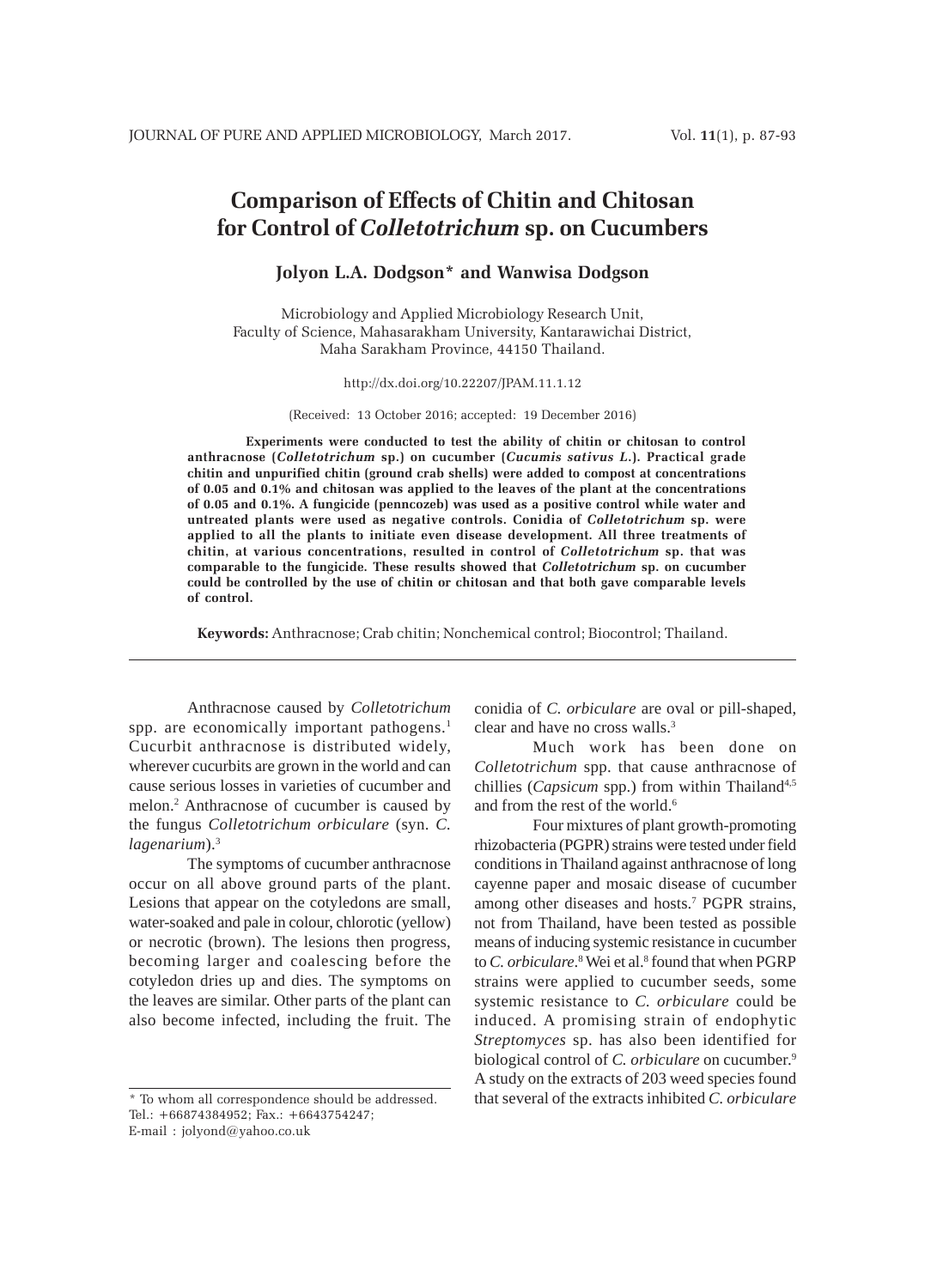on cucumber while three of the extracts completely inhibited the anthracnose infection.<sup>10</sup>

Chitin is a major component of fungal cell walls and insect exoskeletons.<sup>11</sup> Plants produce chitinase when under attack by fungal pathogens.<sup>11</sup> When a mutant line has been produced that lacks the gene for production of chitinase the fungal infection is worse than in the wild type. $12$ Chitinases have been isolated from *Streptomyces violaceusniger* where they acted as antifungal compounds.<sup>13</sup>

Chitin, extracted from shellfish sources, is a unique biopolymer based on the *N*-acetylglucosamine monomer. When the number of *N*acetyl-glucosamine units is higher than 50%, the biopolymer is called chitin, and when the number of *N*-glucosamine units is higher than that of the *N*-acetyl-glucosamine units, it is called chitosan. For over 40 years this biopolymer has been studied for use in biomedical applications.14 Chitin is a major constituent of waste from shellfish processing, the management of which is a pressing need.<sup>15</sup>

Chitin, added to the soil, has been used to control several different fungal pathogens of plants. The soil borne infection, *Verticillium* wilt, has been controlled by adding powdered crab shells to the soil at a concentration of 2%.16 Control of *Fusarium oxysporum* on peas, at a concentration of 0.3%, and celery was achieved by the addition of chitin to the soil.<sup>17,18</sup> While rose blackspot has also been controlled by the addition of powdered chitin to the soil.19

Chitosan has been used to control fungal pathogens including *Fusarium solani* f. sp. *glycines* on soybean at concentrations ranging from 1-5%,20 *Fusarium oxysporum* f. sp. *apii* on celery17 and *Blumeria graminis* f. sp. *hordei* on barley at 2%.<sup>21</sup> The post-harvest fungal pathogens *Botrytis cinerea* and *Rhizopus stolonifer* on strawberries at concentrations of 10% and 15%<sup>22</sup> as well as *B. cinerea* and *Penicillium expansum* on tomatoes at concentrations ranging from 0.01- 1%.23

On cucumbers chitosan has controlled *B. cinerea* at concentrations of 0.1%24 and *Sphaerotheca fuliginea* at concentrations of 1% and 2.5%.25 *Pythium aphanidermatum* has also been controlled by chitosan alone<sup>26</sup> and when combined with an application of *Lysobacter enzymogenes* strain 3.1T8.27

Anthracnose, on post-harvest fruits, has been controlled by chitosan on papaya, at concentrations ranging from  $0.1\%$  to  $3\%$ ,  $28.29$ tomatoes and grapes at concentrations of 1% and  $2.5\%$ <sup>30</sup>

Cucumber is an important crop in Thailand, particularly in the Northeast of Thailand.31 The possible use of chitin to control anthracnose would result in a reduction of the amount of fungicides used and would provide a use for a waste product. This study aims to test the effectiveness of applications of practical grade chitin, unpurified chitin and chitosan at a range of concentrations against a locally isolated *Colletotrichum* sp. on cucumber.

# **MATERIALS AND METHODS**

#### **Fungal isolation**

Cucumbers with visual symptoms of anthracnose were obtained from a market near Mahasarakham, Northeast Thailand. They had been grown locally.

Sections  $(1 \text{ cm}^2)$  of the samples, where the symptoms were visible, were cut using a scalpel and placed on a potato dextrose agar (PDA) (HiMedia Laboratories PvT. Ltd., India) plate. The samples were cultured at 25°C for up to two weeks. Individual colonies were sub-cultured onto further PDA plates and incubated at 25°C for two weeks again.

Colonies that were determined to be a species of anthracnose were re-plated to develop a stock from which test plants could be infected. They were also transferred to PDA slants and stored at 4°C.

#### **Chemicals**

Chitin was obtained from Sigma-Aldrich Co., USA, as 'Chitin from crab shells, practical grade'. Chitosan was obtained from Fluka BioChenika, Japan. The chitosan was prepared for use following the method of Lui et al.<sup>23</sup> It was dissolved in 1% HCL by stirring. This solution was then diluted to the required concentrations and the pH value was adjusted to 5.4 with NaOH.

Crab shells were ground to produce unpurified chitin. Crabs were obtained locally, the meat was removed and the shells were ground to produce a fine powder. This was stored in a sealed container at room temperature until use.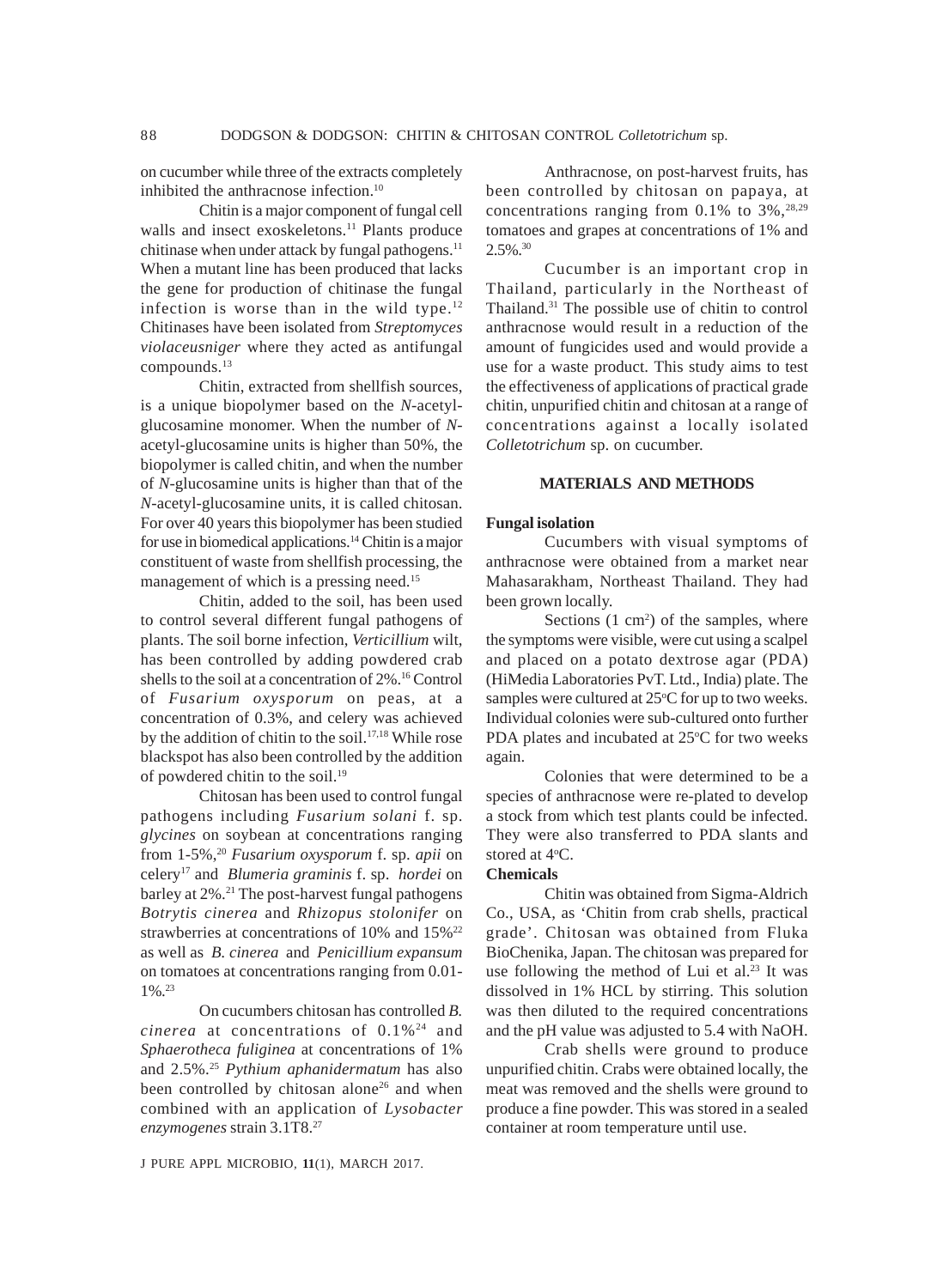In-addition two products, available commercially in Maha Sarakham were also used. The first product (product 1) contained biological extracts and enzymes but no chitin. The label listed *Colletotrichum* as one of the species that it could control. The other product (product 2) contained 3% chitosan, from shrimps. This product did not list *Colletotrichum* as a species that it could control.

A fungicide (penncozeb, Elf Atochem) was used as a positive control.

# **Experimental design**

Cucumber seeds, variety Ninja 179 (Chia Tai Seed, Thailand), were obtained from a local supplier. Three seeds were grown in each pot (14 cm diameter) containing locally sold compost. A controlled release fertilizer containing 14% nitrogen, 14% phosphorus pentoxide and 14% potassium oxide was added to the compost, as per the instructions on the container, before it was placed in the pots.

The treatments were practical grade chitin at  $0.05$  and  $0.1\%$  (w/w), unpurified chitin at  $0.05$ and 0.1% (w/w), chitosan at 0.05 and 0.1% (w/v), two commercial products (applied as per the label), fungicide (applied as per the label), water and untreated.

The practical grade chitin and the unpurified chitin were added to the compost as the seeds were being planted. The chitosan and two commercial products were applied, using a hand held pressurised sprayer, as the first true leaf was emerging on the seedlings. Four days after this the *Colletotrichum* sp. conidia were inoculated onto the plants. The conidia were harvested from the plate cultures and the conidial suspension was adjusted to a concentration of 50,000 +/- 5000 conidia per ml with a haemocytometer.<sup>32</sup> Then four days after that the fungicide was applied. Each treatment was applied to three pots. The pots were arranged in a randomized block design and kept externally in a shaded location (average temperature 29.4o C).

A cotyledon and the first true leaf to emerge, on each plant, were tagged and repeatedly scored for the incidence and severity of symptoms twice a week using a seven point scale  $(0 = no$ visible symptoms,  $1 =$  small pinprick lesions,  $2 = 1$ -20% of leaf surface covered with lesions,  $3 = 21$ - $40\%, 4 = 41-60\%, 5 = 61=80\%$  and  $6 = 81-100\%$ ).

## **Statistics**

The three plants in each pot had their measurements combined to form an average for the pot. The combined measurements were used to determine the area under the disease progress curve (AUDPC) for each of the three pots. The AUDPCs were compared by analysis of variance (ANOVA) with Fisher's least significance difference test (LSD) (OpenStat). P<0.05 was considered to be statistically significant.

## **RESULTS**

The cotyledons showed no significant differences between any of the treatments and the fungicide or the untreated (data not shown).

The leaves of the untreated plants and the leaves treated with water had the highest amount of disease symptoms (Fig. 1). While the plants treated with the fungicide had the least amount of disease symptoms (Fig. 1). The symptoms that did develop appeared up to 8 d after the symptoms first appeared on the untreated plants.

Product 1 provided control that was statistically different from the untreated and similar to the level given by the fungicide over the period of this experiment. For the first 12 d the disease level was low but it started to increase rapidly after the twelfth day towards the end of the experiment (Fig. 1). Product 2 did not reduce the disease symptoms at all (Fig. 1).

Practical grade chitin at both concentrations provided control on the leaves that was statistically better than the untreated and no different from the fungicide. The control given closely followed that of the fungicide (Fig. 2).

Unpurified chitin at both concentrations provided control on the leaves that was statistically better than the untreated and no different from the fungicide. Here the control given did not follow that given by the fungicide as closely as with the practical grade chitin (Fig. 3).

Chitosan at the concentration of 0.05% gave control on the leaves that was statistically better than the untreated and no different from the fungicide. The concentration of 0.1% provided control that was statistically better than the untreated but not as good as the fungicide (Fig. 4).

There were no significant differences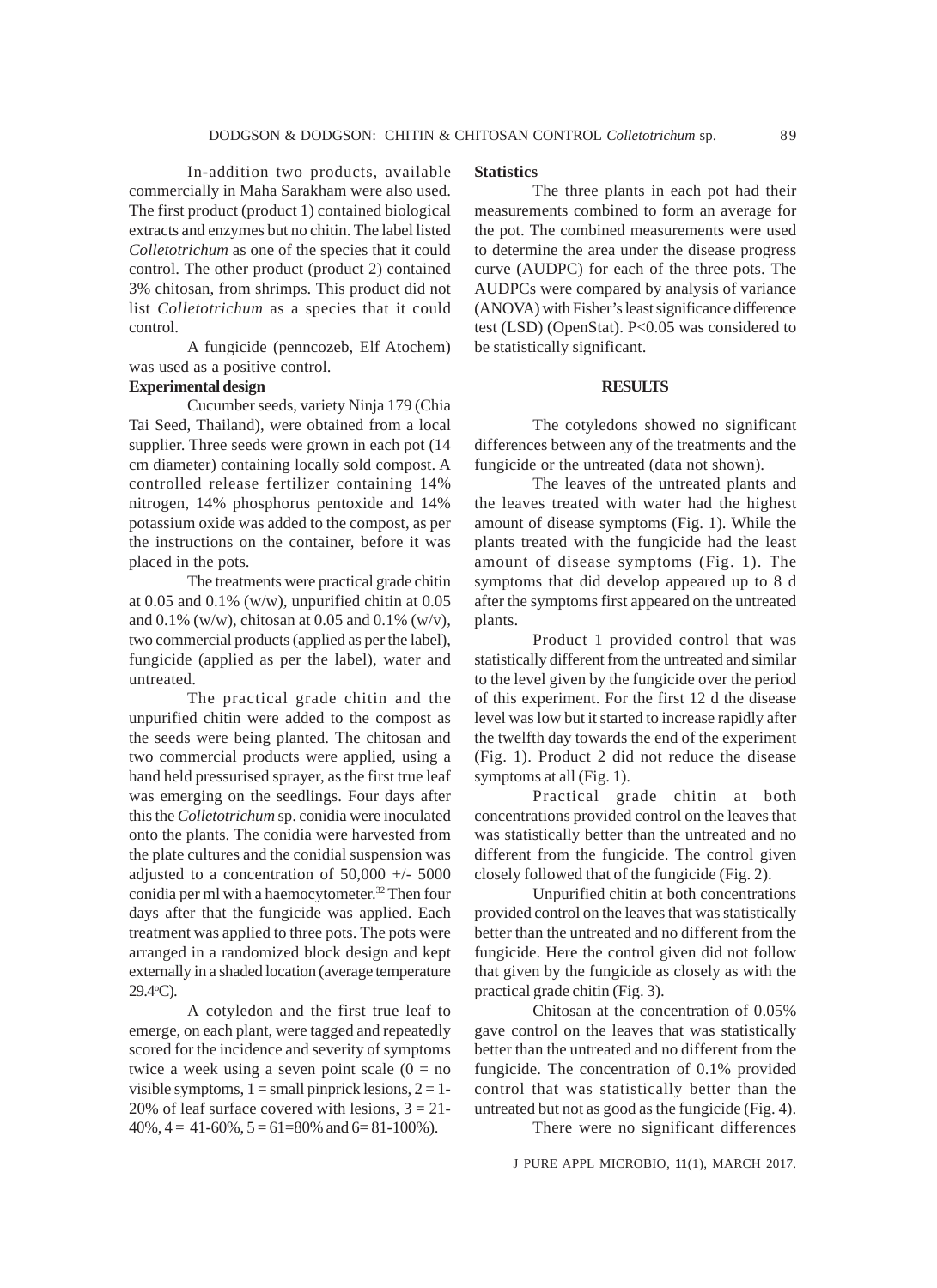between the levels of control, on the leaves, provided by the three different types of chitin that were tested in this work (Table 1).

## **DISCUSSION**

This study found that chitin, as either practical grade or unpurified, and chitosan provided control of this *Colletotrichum* sp. on cucumber. The level of control given by both the concentrations, which the different forms of chitin were used at, was significantly better than the untreated and in all but one case that was the same as that given by the fungicide.

There were significant differences between the treatments on the leaves. The untreated and the water were the same, showing that water alone does not have an inhibitory effect on the development of this *Colletotrichum* sp. on cucumber and so any inhibitory effects seen from the treatments must be due to the treatment. The fungicide significantly inhibited the development of this *Colletotrichum* sp. when compared to the untreated control. Since biocontrol methods, such as the use of chitin, are often less effective, as a

single treatment, than a traditional chemical control method any results that give control comparable to that given by the fungicide would show great promise for future commercial use.

Product 1 gave control of this *Colletotrichum* sp. that was statistically comparable to the fungicide but the level of diseased leaf area was starting to increase towards the end of the experiment, possibly suggesting that the control given was not long lasting and the product would need reapplications. Product 2 did not give significant control of this *Colletotrichum* sp. on cucumber. Product 1 listed *Colletotrichum* spp. on the label as one of the suitable targets for the product but Product 2 did not, but it did contain chitosan at 3% and so was included in the study. Any other benefits that the products might have given to the plants were not investigated in this study.

The practical grade chitin and the unpurified chitin gave control of this *Colletotrichum* sp.*,* at both concentrations, that was the same as that given by the fungicide. These results are comparable to the results of Bell et al.,<sup>17</sup> Guy and Baker,<sup>18</sup> Hall et al.,<sup>19</sup> and Huang et al.,<sup>16</sup>



**Fig. 1.** Incidence and severity of *Colletotrichum* sp. lesions (measured on a scale from 0-6) on the leaves of cucumber plants inoculated with *Colletotrichum* sp. conidia and treated with one of two commercially available products (Product 1 and Product 2) compared to plants that were treated with a fungicide, had water applied or were untreated. Lower case letters indicate significant statistical differences as measured by AUDPC (P<0.05) according to LSD test following ANOVA (OpenStat).



**Fig. 2.** Incidence and severity of *Colletotrichum* sp. lesions (measured on a scale from 0-6) on the leaves of cucumber plants inoculated with *Colletotrichum* sp. conidia and grown in compost with practical grade chitin (PGC) added at two different concentrations 0.05 and 0.1% compared to plants that were treated with a fungicide, had water applied or were untreated. Lower case letters indicate significant statistical differences as measured by AUDPC (P<0.05) according to LSD test following ANOVA (OpenStat).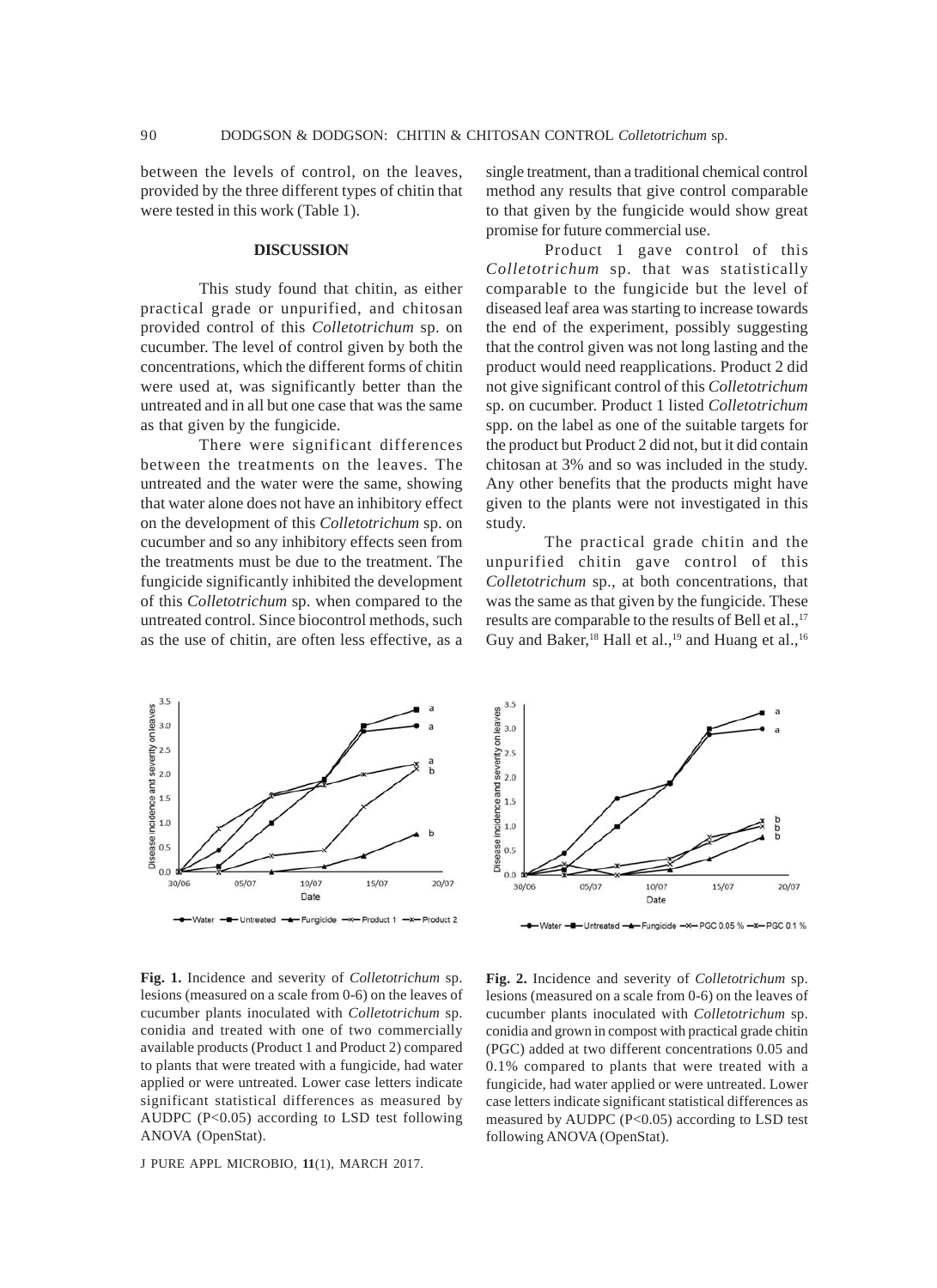who all found that applications of chitin to the soil could result in reduced fungal disease symptoms.

There were no significant differences between the control given by the different concentrations of the practical grade chitin and the unpurified chitin. This suggests that if there was large scale adoption of chitin as a biocontrol product it would be possible to use the unrefined waste from shellfish processing that poses an environmental problem.<sup>15</sup> This would hopefully result in a lower price and so a greater adoption by farmers.

The chitosan at a concentration of 0.05% gave control of this *Colletotrichum* sp. that was similar to that given by the fungicide. Unlike the chitin, the chitosan also resulted in a treatment that was significantly different from the untreated and the fungicide (0.1%). As has been shown by many authors previously, but not on anthracnose of cucumber, chitosan can result in significant control of fungal pathogens.17,20,21,22,23,24,26,27,28,29,30 The addition of chitin to the soil is something that could only be archived pre-planting, so the use of a foliar application of chitosan would be able to increase the amount of time that it would be

possible for plant protection to be derived from chitin or its derivative.

The chitosan was applied to the leaves before the inoculation of the leaves as Bautista-Banos et al.<sup>28</sup> and Ben-Shalom et al.<sup>24</sup> had both shown that this was the most effective way to use chitosan.

There were no differences between the applications of chitin, either as practical grade or unpurified, and chitisan showing that both forms give comparable levels of control.

There were no significant differences between the AUDPCs of the treatments or controls for the cotyledons. Inagaki et al. $10$  found that cotyledons were suitable for the identification of weed extracts that could inhibit anthracnose lesions on cucumbers caused by *C. lagenarium*. Inaddition chitosan significantly inhibited the powdery mildew incidence on cucumber cotyledons.<sup>25</sup> Concentrations of  $10^{-6}$  spores mm<sup>-1</sup> and concentrations of  $4\times10^4$  and  $4\times10^5$  conidia ml<sup>-</sup> <sup>1</sup> were used by Inagaki et al.<sup>10</sup> and Moret et al.,<sup>25</sup> respectively. Both authors added Tween-20 to the conidial suspensions at a low level, while in this work the method of Monroe et al.<sup>32</sup> was followed



**Fig. 3.** Incidence and severity of *Colletotrichum* sp. lesions (measured on a scale from 0-6) on the leaves of cucumber plants inoculated with *Colletotrichum* sp. conidia and grown in compost with unpurified chitin (UPC) added at two different concentrations 0.05 and 0.1% compared to plants that were treated with a fungicide, had water applied or were untreated. Lower case letters indicate significant statistical differences as measured by AUDPC (P<0.05) according to LSD test following ANOVA (OpenStat)



**Fig. 4.** Incidence and severity of *Colletotrichum* sp. lesions (measured on a scale from 0-6) on the leaves of cucumber plants inoculated with *Colletotrichum* sp. conidia and treated with chitosan (Chi) at two different concentrations 0.05 and 0.1% compared to plants that were treated with a fungicide, had water applied or were untreated. Lower case letters indicate significant statistical differences as measured by AUDPC (P<0.05) according to LSD test following ANOVA (OpenStat)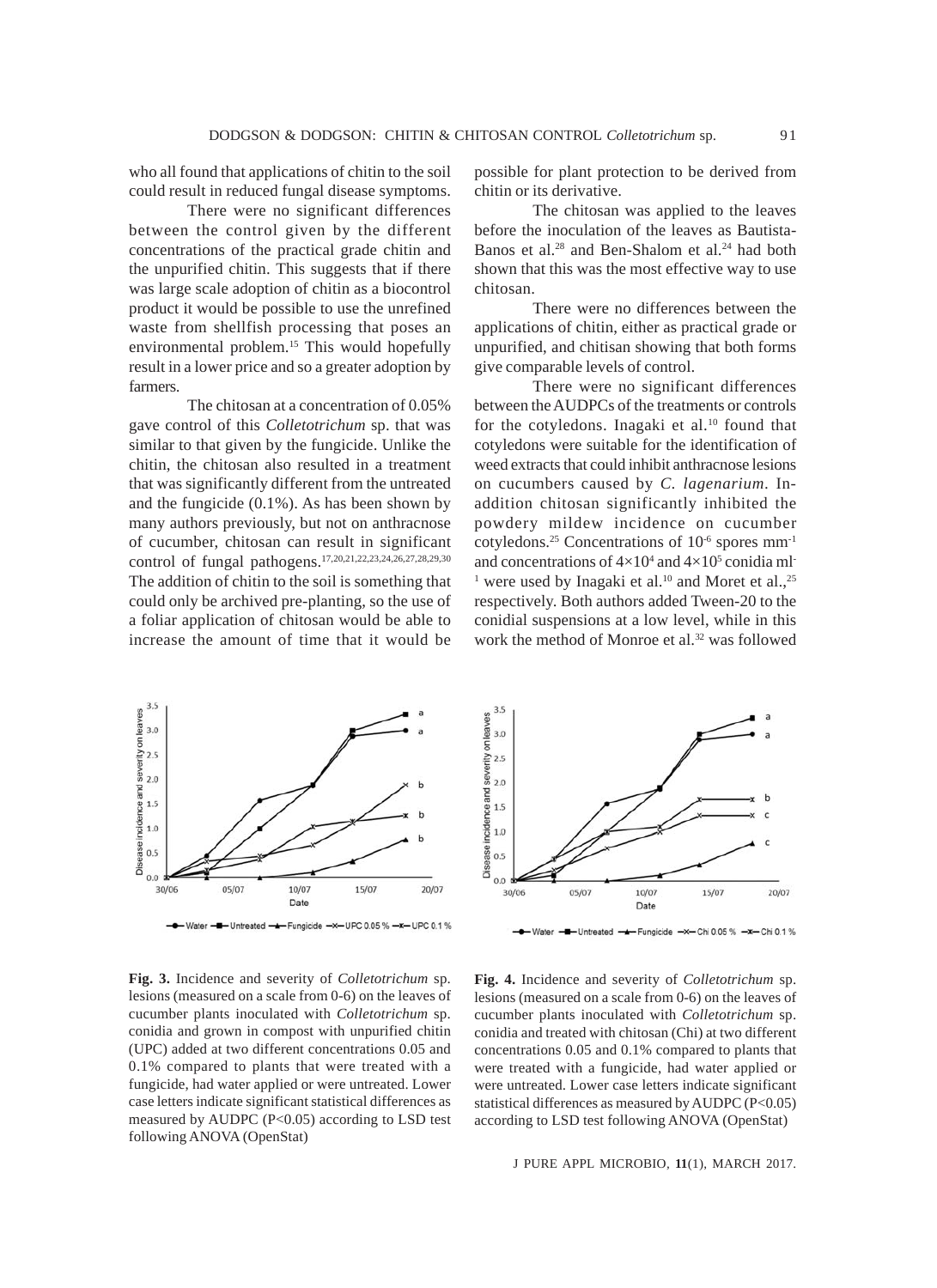**Table 1.** Significant statistical differences as measured by AUDPC (P<0.05) according to LSD test following

ANOVA (OpenStat) between cucumber plants that were either grown in compost amended with practical grade chitin (PGC) or unpurified chitin (UPC) at the concentrations of 0.05 and 0.1% and plants which were treated with chitosan (Chi) at the concentrations of 0.05 and 0.1%.  $* =$  statistically different, NSD = not statistically different

|                 | UPC 0.05%  | UPC 0.1%        |
|-----------------|------------|-----------------|
| PGC 0.05%       | <b>NSD</b> | <b>NSD</b>      |
| <b>PGC 0.1%</b> | <b>NSD</b> | <b>NSD</b>      |
|                 | UPC 0.05%  | UPC 0.1%        |
| Chi 0.05%       | <b>NSD</b> | <b>NSD</b>      |
| Chi 0.1%        | <b>NSD</b> | <b>NSD</b>      |
|                 | PGC 0.05%  | <b>PGC 0.1%</b> |
| Chi 0.05%       | <b>NSD</b> | <b>NSD</b>      |
| Chi 0.1%        | NSD        | <b>NSD</b>      |
|                 |            |                 |

where the conidial concentration was between the amounts used by the previous authors but without Tween-20. Monroe et al.<sup>32</sup> worked on the leaves rather than the cotyledons. In addition, the treatments were applied at the optimal time for application to the leaves rather than to the cotyledons as in the previous papers.

This work has shown that chitin as either practical grade or unpurified and chitosan can all control *Colletotrichum* sp. on cucumber plants. This is the first report of these three types of chitin being used to control a *Colletotrichum* sp. isolated from samples obtained in Thailand. This work has shown that it would be possible to use chitin to control anthracnose on cucumber plants. It has also shown that unpurified chitin is comparable to practical grade chitin or chitosan so the waste products from shellfish processing could be use directly with minimal processing to help reduce the amount of fungicides used in agriculture.

# **ACKNOWLEDGEMENTS**

The authors would like to thank the staff and students of the Department of Biology, Faculty of Science, Mahasarakham University, especially Mr. Nitis Smantong and Miss. Jeerapar Noiseeluang. The authors would also like to

J PURE APPL MICROBIO*,* **11**(1), MARCH 2017.

acknowledge the National Research Council of Thailand for the funding (fiscal year 2010) to carryout the work and the British Society of Plant Pathology (BSPP) Undergraduate Vacation Bursary Fund (2010) for the funding for Mr. Nitis Smantong.

#### **REFERENCES**

- 1. Bailey, J.A., Jeger, M.J. Colletotrichum: Biology, pathology and control. CABI Publishing, Wallingford, UK, 1992.
- 2. Averre, C.W. Anthracnose of cucurbits. Plant Pathology Extension, Collage of agriculture and Life Sciences, North Carolina State University, 1991. http://www.ces.ncsu.edu/depts/pp/notes/ Vegetable/vdin011/vdin011.htm Date accessed 20/08/2010.
- 3. Palenchar, J., Treadwell, D.D., Datnoff, L.E., Gevens, A.J. Cucumber anthracnose in Florida (PP266). Gainesville: University of Florida Institute of Food and Agricultural Sciences, 2009. http://edis.ifas.ufl.edu/pp266 Date accessed 20/ 08/2010.
- 4. Oanh, L.T.K., Korpraditskul, V., Rattanakreetakul, C. A pathogenicity of anthracnose fungus, *Colletotrichum capsici* on various Thai chilli varieties. *Kasetsart Journal,* 2004; **38**: 103-108.
- 5. Than, P.P., Jeewon, R., Hyde, K.D., Pongsupasamit, S., Mongkolporn, O., Taylor, P.W.J. Characterization and pathogenicity of *Colletotrichum* species associated with anthracnose on chilli (*Capsicum* spp.) in Thailand. *Plant Pathology,* 2008; **57**: 562-572.
- 6. Than, P.P., Prihastuti, H., Phoulivong, S., Taylor, P.W.J., Hyde, K.D. Chilli anthracnose disease caused by *Colletotrichum* species. *Journal of Zhejiang University Science B*, 2008; **9**: 764-778.
- 7. Jetiyanon, K., Fowler, W.D., Kloepper, J.W. Broad-spectrum protection against several pathogens by PGPR mixtures under field conditions in Thailand. *Plant Disease,* 2003; **87**: 1390-1394.
- 8. Wei, G., Kloepper, J.W., Tuzun, S. Induction of systemic resistance of cucumber to *Colletotrichum orbiculare* by select strains of plant growth-promoting rhizobacteria. *Phytopathology,* 1991; **81**: 1508-1512.
- 9. Shimizu, M., Yazawa, S., Ushijima, Y. A promising strain of endophytic Streptomyces sp. for biological control of cucumber anthracnose. *Journal of General Plant Pathology,* 2009; **75**: 27-36.